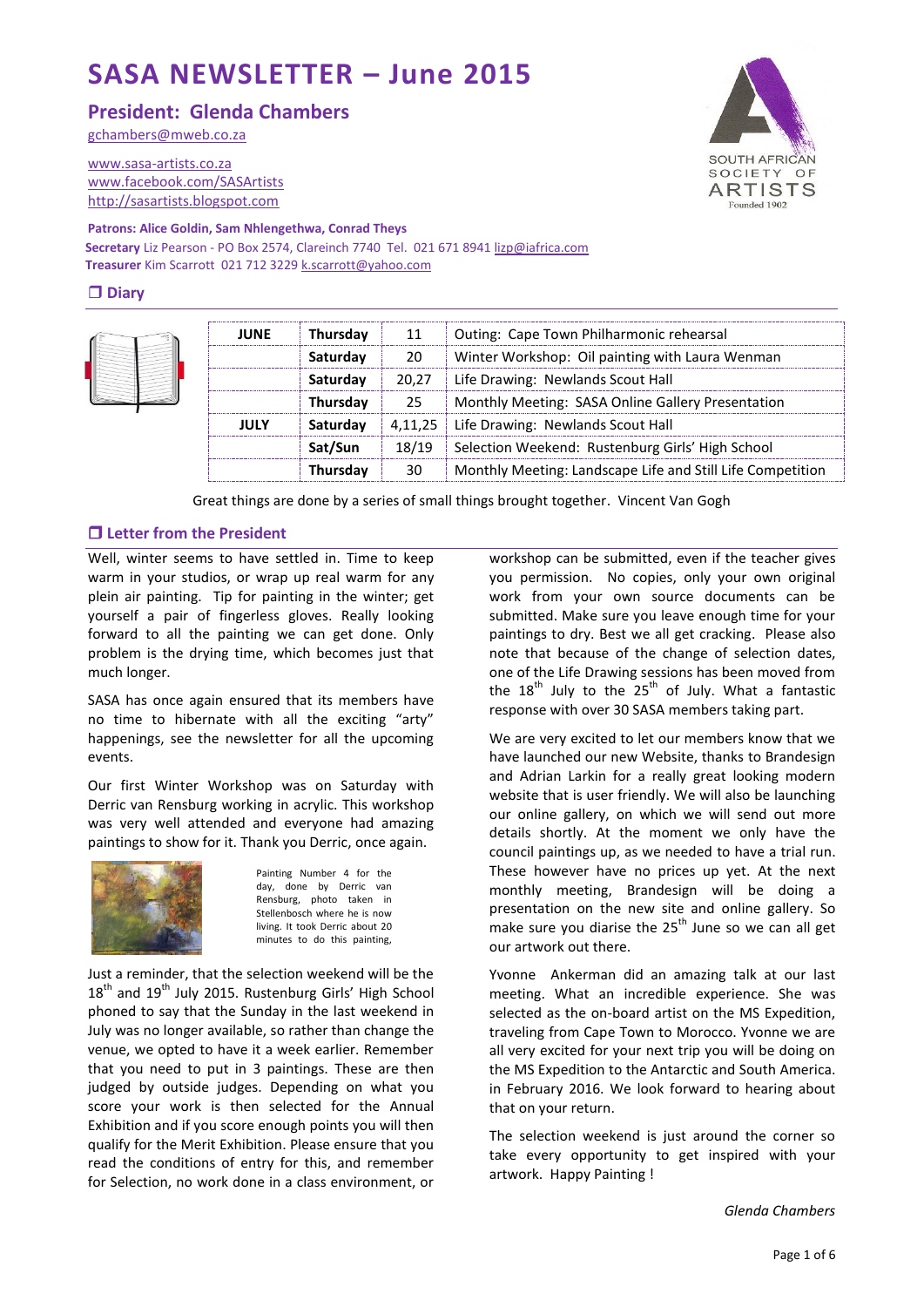#### **Member News and Happenings**



The noticeboard is put up at every monthly meeting and the latest news from the art world put up for your information. You are invited to bring along your own bits of information to post on the board. Members are also welcome to put up notices advertising their art related products or classes. Please contact Kate Pearce on [katiemp69.kp@gmail.com.](mailto:katiemp69.kp@gmail.com)

We had two new members joining in May. A welcome to David Reimers and Karen Oosterbaan. We hope to see you at our monthly meetings. Remember, membership cards are available for collection at any of the meetings and at all exhibition hanging days.

Congratulations to **Di White, Mandy Herdien, Veronica Reid and Charmé Southey** who had paintings accepted for the finals in the Fynarts Festival Bouchard Finlayson Winery competition. The festival opened on Friday 5<sup>th</sup> June and will run until Friday 26<sup>th</sup> June.



Please regularly check your spam boxes and also ensure that we have your up-to-date details. If you have moved recently, we really need to have your new address and telephone number. If you change your email address, please email [lizp@iafrica.com](mailto:lizp@iafrica.com) with the new details.

#### **SASA Programme - What's on**

#### **Monthly Meetings**

SASA Monthly Meetings are held at the Athenaeum, Boundary Terraces, off Campground Road, Newlands, on the last Thursday of every month at 19h00. Entry is R10 for members and R20 for guests, including refreshments. The library will be open from 17h45 to 18h45 – your membership card is your access to the library.

### **Thursday 28th May: Yvonne Ankerman Talk:**



Yvonne Ankerman spoke to us about her travels last year, aboard the ship, MS Expedition. As "resident ship's artist" Yvonne told us of her experiences in the countries all the way up the West coast of Africa and illustrated her talk with wonderfully colourful slides and a couple of very full sketch books. Her next trip is planned for next year to Antarctica and then it's on to South America.

# **Thursday 25th June: Presentation on the new SASA Online Gallery**



SOUTH AFRICAN Still at the teething stage, along with the launch of our new website, will be a new opportunity for SASA

members to exhibit and sell their work online.

To tell us about the ins and outs of setting up and selling your work, Brandesign Director, Mike Taberner

**Thursday 30th July: Alla Prima Landscape, Life and Still Life Competition** Our Annual mid-year competition has grown in stature and entries. With the number of artists who attended the exciting plein air outings, plus a full house at the life drawing this year, we encourage you to bring your work, in all of the three categories, of work done **from source and not finished in the studio!** for the 2015 competition. This is the only SASA event dedicated to painting directly from source (or life) so PLEASE adhere to the spirit of the competition – no paintings or drawings from photographs, the internet, the computer or your i-pads! So set up your own still life, hire a model or join the SASA life drawing sessions, brave the chilly weather and get that landscape done en plein air.

Full details will be sent out in our July newsletter.

#### **Exhibitions**

# **Selection Weekend: 18th and 19th July:**

Preparations for Selection Weekend are under way and you will receive the Condititions of Entry, along with the entry form and other necessary paperwork in the next few days.

Rustenburg Girls' High School is a great venue and we are pleased we were able to book the main hall again. It's very easy to get to and you can park in the



grounds. For selection, you are entitled to bring up to three pieces of artwork which will then be entered for judging. These must be brought to the school in the morning on Saturday  $18<sup>th</sup>$  July and collected again in the evening on Sunday  $19^{th}$ July. Please read the Conditions of Entry carefully so you know what is expected of you.

will be doing a presentation on how the gallery will work.

This is really an exciting opportunity for all artists to get their work out there into cyberspace, especially if you haven't got your own website already. Come armed with pencil and paper and ready to ask questions.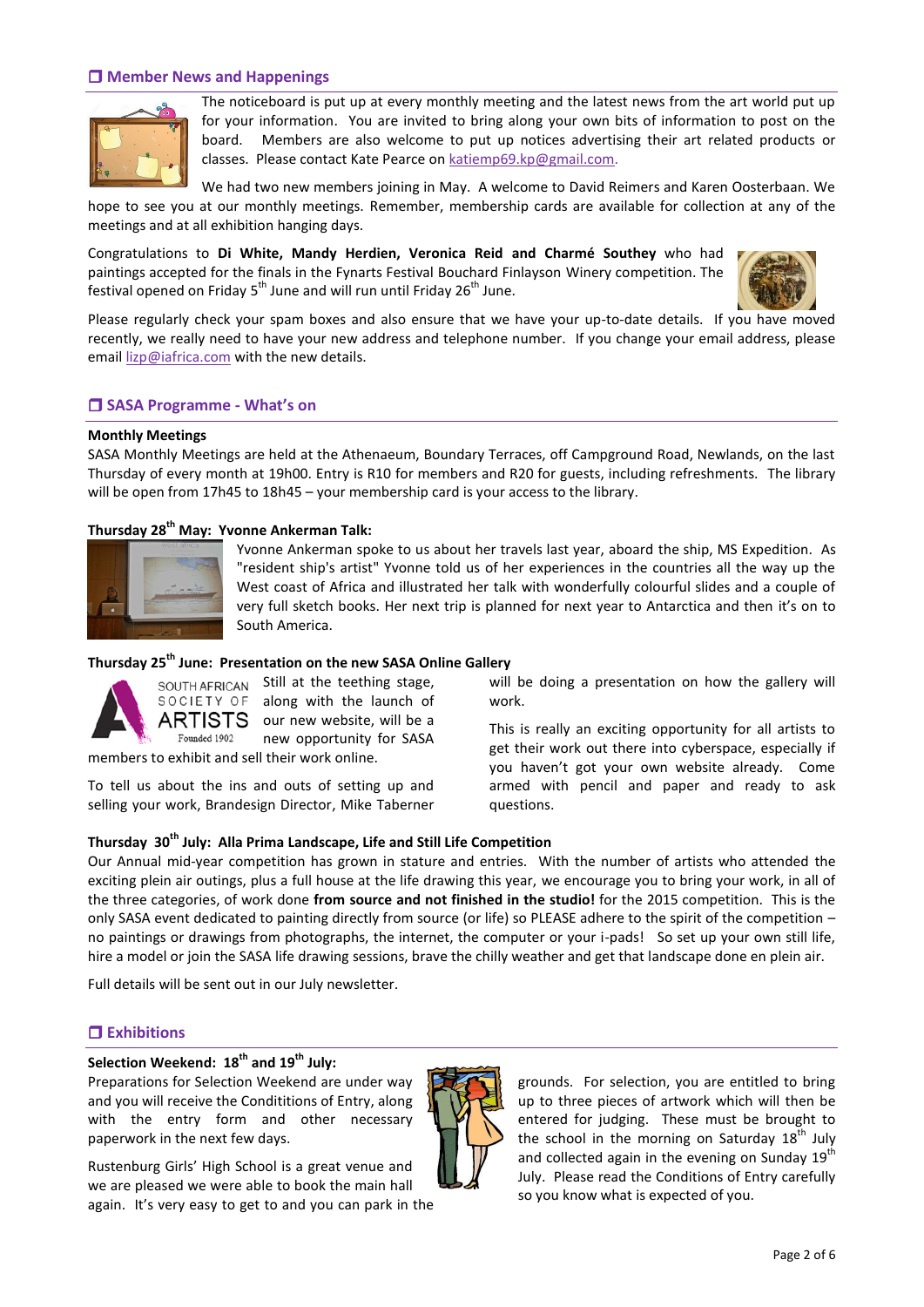# **109th Annual Exhibition**

We have been given our dates by Kirstenbosch and the Annual Exhibition will be held from the Monday 19<sup>th</sup> to Thursday 29<sup>th</sup> October this year. Last year the Annual was held at the beginning of October so our dates this year are just a little later in the month.

Kirstenbosch Gardens, as you know, is one of the most wonderful venues available, and we are extremely fortunate to be able to use this facility for our exhibitions. So diarise those dates and good luck to everyone who is putting work in at Selection Weekend.

> Art.b is pleased to announce their second fundraising 'Tiny

Treasures' exhibition, which is open to all members as well as any other artists who wish to participate. It will be held from the  $8<sup>th</sup>$  to 29<sup>th</sup> of July, 2015. All works should be handed in at the gallery from  $30<sup>th</sup>$  of June to 4<sup>th</sup> July. The format will be 20cmx20cm. Each participant will have to submit a minimum of 2 works and a maximum of 10 works. Entry is free for

wonderful music to sketch to.

#### **Other Exhibitions**

members and R100 for non-members, which gives these participants automatic membership. There will be a maximum selling price of R1 500 per square, of which 33% will go to the gallery. Any medium will be accepted as long as it is 20x20cm in outer dimension, either framed or unframed.

For queries, please contact Nico Eilers at Artb Gallery either at artbellville@gmail.com / phone 021 917 1197.

SASA members Margie Taswell-Yates and Tricia Julian will be exhibiting at the **Café Nood Little Nood Gallery** along with four other artists from the beginning of June until the  $31^{st}$  July. You are invited to the opening on 9<sup>th</sup> June from 18h00. Please contact [info@cafenood.co.za](mailto:info@cafenood.co.za) or 021 617 4475 for further information.

# **Outings**

Proving very popular are the studio visits currently being arranged by Helen van Stolk. On Thursday  $4<sup>th</sup>$  June a visit was arranged to Lionel Smit's studio in the Strand and what an interesting and informative visit that was. There was a full house and Lionel was an engaging host.

If you missed that one (and remember numbers do need to be limited) the next studio visit

opportunity will be to master sculptor, **Dylan Lewis' studio in Stellenbosch** on the 23rd October. It will be in the morning and full details will be advised closer to the time. In the meantime, you can let Helen know if you would be interested in attending. Contact her at [helenvstolk@gmail.com.](mailto:helenvstolk@gmail.com)

> And as promised, Helen has also arranged another indoor outing to the **Cape Town Philharmonic rehearsal** on **Thursday 11th June**. Conductor Yasuo Shinozaki along with soloists Anzel Gerber on cello and Ben Schoeman on paino will be playing Dvořák, Tchaikovsky, Saint-Saëns, Grové and Sibelius;

> **Venue**: Cape Town City Hall - meet at the side entrance door of the building (in the pedestrianised street

Our Life drawing sessions are now fully booked – what a fabulous response we've had! If you would like to put your name down in case of a cancellation, please contact either Mary McMillan at [marymcm@mweb.co.za](mailto:marymcm@mweb.co.za) or Libby Harrison at [art@libbyharrison.co.za.](mailto:art@libbyharrison.co.za)

If you still need to pay, payments can be made to SASA Nedbank Constantia, branch 198765, account number 1088006981 and *please* use your name and what you are paying for as the reference – '*name/life drawing'.*

# **Life Drawing Studio**







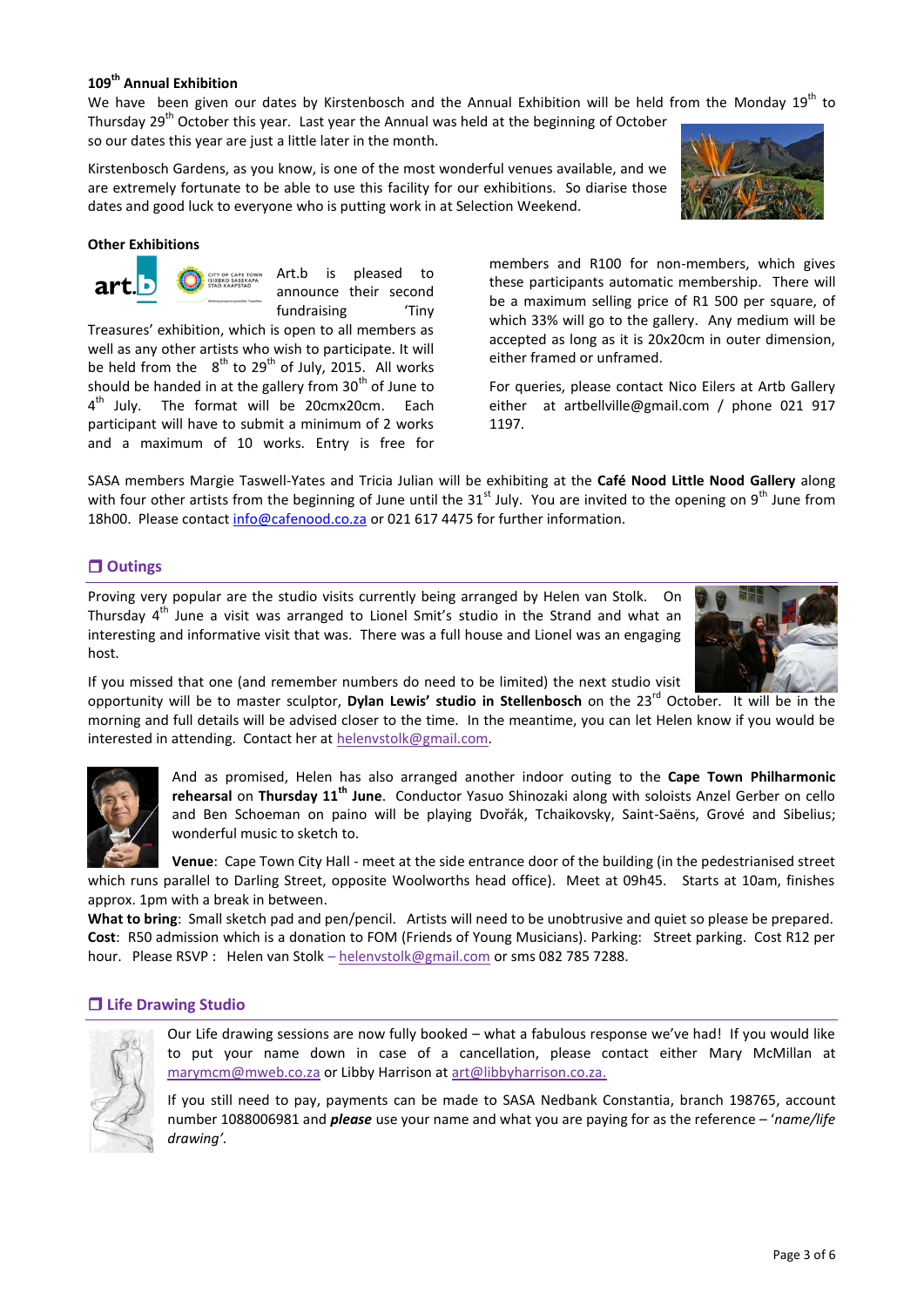# **Winter Workshops**

Our second winter workshop with **Laura Wenman** is now full. If you didn't get your name down in time, Laura will be holding other workshops in her own studio. If you would like to put your name down in case of a cancellation, please let Glenda know on [gchambers@mweb.co.za](mailto:gchambers@mweb.co.za) or phone 082 222 2820.

And why not try your hand at sculpting? For our third and final workshop for this year, **Gerda Kenyon**, who spends



time in Italy learning the craft, will be giving a workshop on Saturday 25<sup>th</sup> July from 9h30 to 16h00. The venue for this workshop will be the new Art Source studio in town - 62 Roeland Street next to Vida Coffee Shop (corner Roeland and Upper Canterbury). The cost for the workshop will be R450 which includes all your art materials – a board fitted with wire, clay and sculpture tools. You need to have some idea of what you would like to sculpt and bring reference photographs with you.

Space is limited so you need to contact Glenda Chambers at [gchambers@mweb.co.za](mailto:gchambers@mweb.co.za) to book and payment can be made to SASA Nedbank Constantia, branch 198765, account number 1088006981 and

*please* use your name and what you are paying for as the reference – '*name/workshop'*.

#### **Workshops, Classes and Information**

Your 2015 membership card will allow you to claim your 10% discount from the following art shops:**Deckle Edge – all branches. The Italian Artshop. Village Brush and Canvas. The Art Shop in Hermanus** and 5% from **Art Source in Obs** and **Art Sauce in town**. You will need to present your 2015 membership card when claiming your discount, so please ensure that you collect your card at the monthly meeting. All the art shops have instructions to only give the discount to paid up members.



**Marion Langton** AWSSA FSASA will be holding 6 week watercolour workshops in Somerset West from 9.30 to noon on Friday mornings. A variety of subjects are covered in a

friendly but stimulating atmosphere. R900 payable in advance – beginners and advanced artists welcome. For further details please phone 021 8515687 or email [mlangton@telkomsa.net.](mailto:mlangton@telkomsa.net)

Inge Semple wil be running watercolour and drawing classes from 20<sup>th</sup> July to 8<sup>th</sup> December with beginners on Mondays and intermediate artists on Tuesdays. Cost for 20 lessons is R3 850 and classes will be held in Newlands. For more information contact Inge on 072 597 5375 or [iicjsemple@mweb.co.za.](mailto:iicjsemple@mweb.co.za)

Definitely worth a visit, the **King Tut exhibition** opened in Cape Town on Tuesday 2<sup>nd</sup> June 2015 and will run until 27<sup>th</sup> September at the Sun Exhibits Centre at GrandWest. But what makes this exhibit special, and as an artist, worth visiting?

The exhibit includes a multimedia presentation introducing visitors to the stories of King Tutankhamun, archaeologist Howard Carter and ancient Egypt. Visitors will also get to explore a 'faithfully reconstructed the tomb of Tutankhamun' which has been created to scale and includes replicas of the artefacts found within the tomb.

Even though the exhibit is of replicas rather than the actual artefacts, the exhibition is critically acclaimed and has been described as incredibly realistic.



The original artifacts cannot be transported from their home in Cairo, so the exhibition gives visitors a chance to see exactly what King Tut's treasures looked like. "There are over 1 000 exquisitely reconstructed burial treasures produced by the finest Egyptian craftsmen under scientific supervision," the exhibition organisers said.

"These exact replicas coupled with state-of-the art technology and video material, provide a vivid illustration of the culture and spiritual world of the ancient Egyptians."

Tickets range from R80 to R160 per person and can be booked on the [exhibition's site.](tut-exhibition.co.za)

**Spier Academy** are offering an opportunity for an artisan career with employment-based training in Professional Mosaic or Ceramics. Applications are being accepted now for 2016. Based in Cape Town, this three year, full-time apprenticeship focuses on mosaic art or ceramics and includes tuition in drawing, art history, maths and business skills - enabling apprentices to jumpstart their creative careers and run their own successful enterprises. The Academy provides a vibrant learning environment that explores the art form of mosaic and ceramic and develops the practical and technical expertise and creative spirit of all learners. The programme is designed to create a local industry with sustainable and meaningful employment for many hundreds, and perhaps even thousands of skilled artisans. For more information or an application form contact [www.spierartsacademy.co.za;](http://www.spierartsacademy.co.za/) [info@spierartsacademy.co.za](mailto:info@spierartsacademy.co.za) 25 Commercial Street, Cape Town, 8001 Enquiries: 021 465 9029 Fax Number: 0880 21 4659029.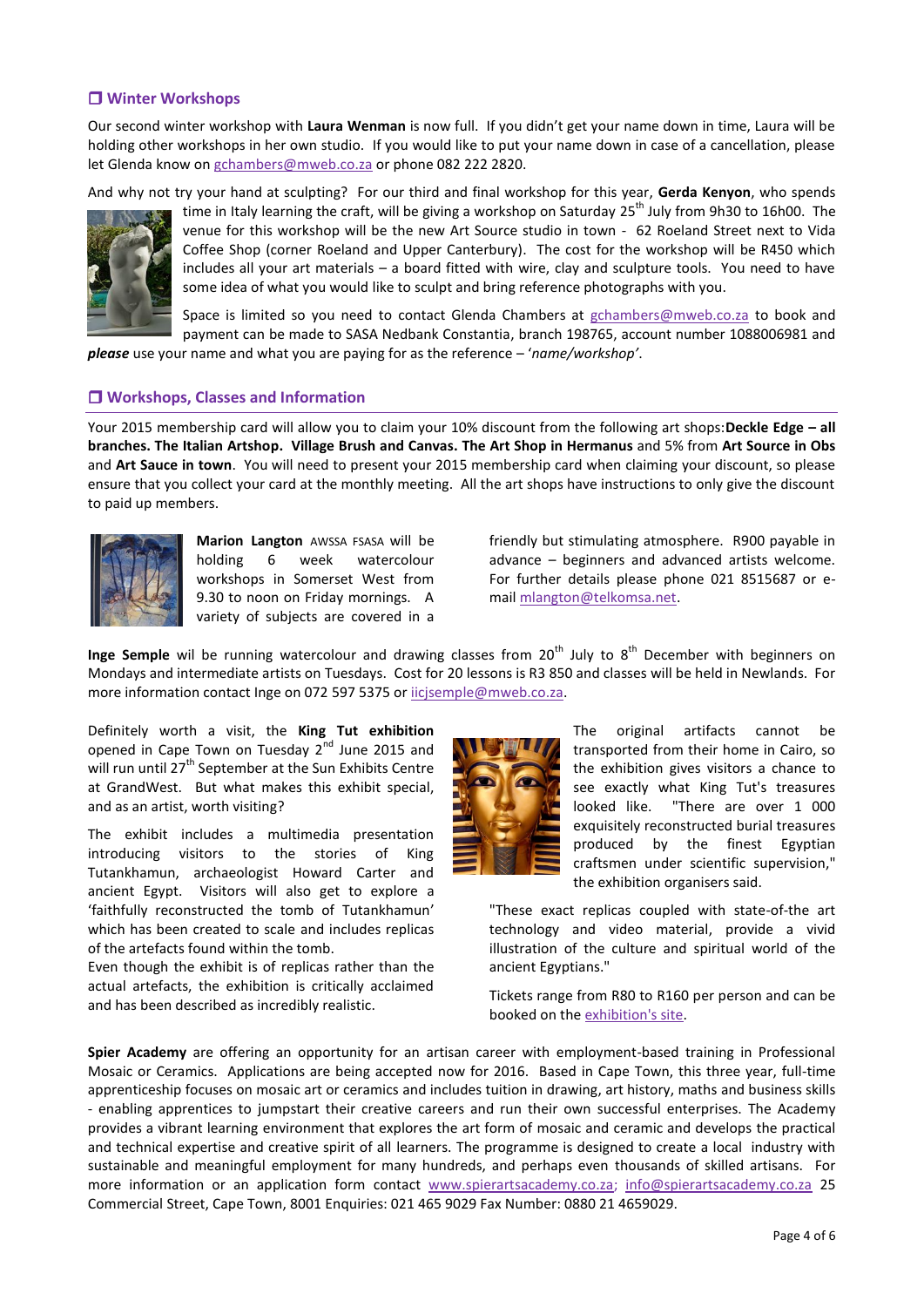**Mandy McKay and Alison van Zijl** will be exhibiting at the Grahamstown National Arts Festival, 2nd July-12th July at the Albany Museum in Somerset Street. The exhibition is titled 'Palettes in Nature'. For more information contact Mandy a[t mandymckay@mweb.co.za.](mailto:mandymckay@mweb.co.za)

# **Library**



Remember that the library is open every monthly meeting from 17h45 to 18h45. There are always news items coming in every month; magazines, DVDs and books, giving everyone a wealth of information to choose from.

At the June meeting on the  $25<sup>th</sup>$ , there will be a number of older items for sale. Because space is limited we need to make room for the 'new' and the older items are sold at a nominal cost, the money going to the upkeep and re-purchasing for the library.

If you have any queries on any library matter, please contact Audrey Innes on [audsinnes@hotmail.com](mailto:audsinnes@hotmail.com) or in an emergency, phone 076 571 3976.

# **Artists Block and the Fear of Failure**

#### From The Artists Network Newsletter

Sometimes, especially in this cold weather, it's easier to put our feet up, watch a soapy on telly or pick up a good book. Another good reason to stop the artistic process is that some comment has been made and we start to doubt ourselves and our abilities. We then start to fall into that quagmire of 'Artist's Block'. How to get out of it? American artist [Lee Hammond](ww.artistsnetwork.com/articles/inspiration-creativity/artists-block-fear-of-failure) offers some advice.

"This is a common question that I get asked. It seems to be a universal dilemma for artists, and a problem we all battle from time to time. While each person is different and our varying personalities lead us to different approaches, there are some things one can do to be a better artist.

"Here is my answer: "You either DO or you DON'T. As harsh as that seems, you are the one in the driver's seat, and choices must be made. I've always worked full time in addition to raising a family, and I still was determined enough to work on art every day. One must be terribly determined and stubborn, and that's hard to do sometimes.

"I remember when I was a fledgling artist myself. I didn't have much experience, nor did I have much confidence. My work was pretty good for the stage I was in, but it was nowhere near where I wanted it to be. (It still isn't, which keeps me growing.) There were times, like those experienced by many other artists, that the frustration got so intense that I quit doing art for long spans of time. Believe it or not, that's normal.

"Art and creativity have always ruled my life. Even when I was not actively pursuing art back in the day, it always had a way of creeping into my life. I would be asked to help with displays at the store I worked in, or help design a flyer or poster. When I was working for the police department, I found myself getting training in forensic art. The moral of this story is that art was a



expressed.

"In time, I found that my creativity was also insatiable. The cravings to create were just too intense, so I allowed myself the luxury of indulging in them. That was when I was at my happiest, so I decided to make art my life. After all, isn't being happy what we are really supposed to do?

"You see, it really is about choices. We CAN do and be anything we desire, if we set our minds to it. Is it always easy? Of course not! Nothing worth pursuing is easy! It's the dogged determination and hard work that makes it a passion, and passions are always worth pursuing. Our passions are who we really are.